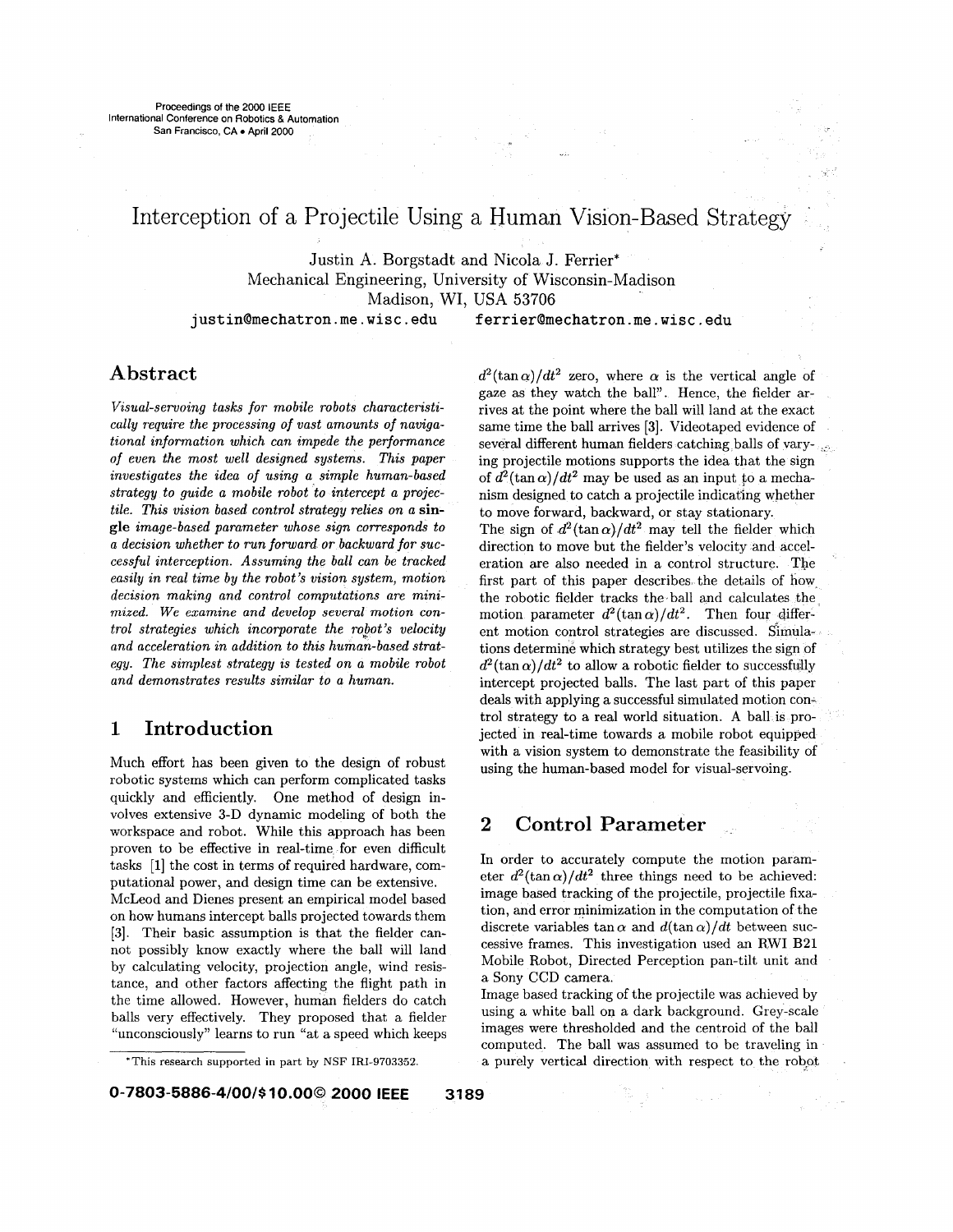which enabled a reduction in the computational time by processing a narrow sub-image window.

In order to fixate on the projectile and to keep the projectile in the field of view, a pan-tilt unit was used move the camera. The projection of the centroid was kept along the camera frame z-axis (i.e. at the center of the image, Fig. 1). The tilt angle  $\beta_n$  was the angle required to bring the centroid of the projectile to the center of the image in the *nth* frame and thus follow the ball.  $\beta_n$  was computed for each frame using the classical pinhole model,  $\beta_n = \tan^{-1} \left[ (0.5h - v)/f \right]$ . For the  $n^{th}$  frame the gaze angle,  $\alpha_n$ , is computed as the previous gaze angle incremented by  $\beta_n$ , i.e.  $\alpha_n = \alpha_{n-1} + \beta_n$ , with  $\alpha_0 = 0$  (Fig. 1).

With three values for the gaze angle,  $\alpha_n$ ,  $\alpha_{n-1}$ , and  $\alpha_{n-2}$ , and their corresponding tangent values, the discrete motion parameter  $d^2(\tan \alpha_n)/dt^2$  is computed by second difference methods [4]. Two factors contribute to errors in the calculation of  $d^2(\tan \alpha_n)/dt^2$ . First,  $d^2(\tan \alpha_n)/dt^2$  is at best an an average value over a time period of 2dt. Second, the robot frame of reference from which  $\alpha_n$  is being measured is moving relative to the projectile at a variable rate. The higher the relative velocity between the robot and projectile the more error will be incurred in the successive values of  $\alpha_n$  and, therefore,  $d^2(\tan \alpha_n)/dt^2$ . A way to decrease both effects is to decrease the value of  $dt$ . However, a limit exists due to the time required to process the image data and compute the centroid of the projectile in the image. We used a minimum value of  $dt = 100ms$ .



robotic fielder whether to run forward, run back, or remain stationary. If the sign of  $d^2(\tan \alpha_n)/dt^2$ is negative this indicates the projectile is beginning to drop in front of the fielder and hence the fielder needs to run forward for a successful interception. A positive sign indicates the ball is beginning to pass overhead and the fielder needs to run backward. If the value of  $d^2(\tan \alpha_n)/dt^2$  is zero then the fielder needs to remain stationary [3]. The simple control architecture implemented for the robotic fielder is shown in Fig. 2 where the motion controller uses the sign of  $d^2(\tan \alpha_n)/dt^2$  to help determine the fielder's next move. Although the sign of  $d^2(\tan \alpha_n)/dt^2$  tells the fielder which direction to move, how does the fielder determine its velocity?

In McLeod's and Dienes' first experiment the human fielder started 45m away from the projection point and four separate balls were launched each with a projection angle of  $45<sup>o</sup>$  but with varying initial velocities. The four balls landed at varying distances to the fielder's initial position: -2.9m behind, +3.2m in front, +5.6m in front and +8.4m in front (Fig. **3).** Their second experiment launched one ball at a 45<sup>°</sup> angle and a second ball at a  $64^{\circ}$  angle (Fig. 3) with the fielder starting 45m away from the projection point. The initial velocities were adjusted to ensure that both balls landed exactly +8.5m in front of the fielder. These same ball trajectories are used in the simulation experiments presented in this paper. Several different motion control strategies were simulated using these projectile conditions and are described below.



### Figure 1: Task variables and architecture **3.1 Motion Parameter Based Control**

McLeod and Dienes suggest that the fielder's velocity should be proportional to the magnitude of **3** Motion Control Strategies  $d^2(\tan \alpha)/dt^2$ . This strategy incurs difficulties when the fielder is near the ball and the gaze angle,  $\alpha_n$ , Human fielder studies suggest the sign of approaches its maximum value. There is an in  $d^2(\tan \alpha_n)/dt^2$  can be used as an input to tell a creased sensitivity of tan $\alpha_n$  to  $\alpha_n$  at the end of flight

*-5*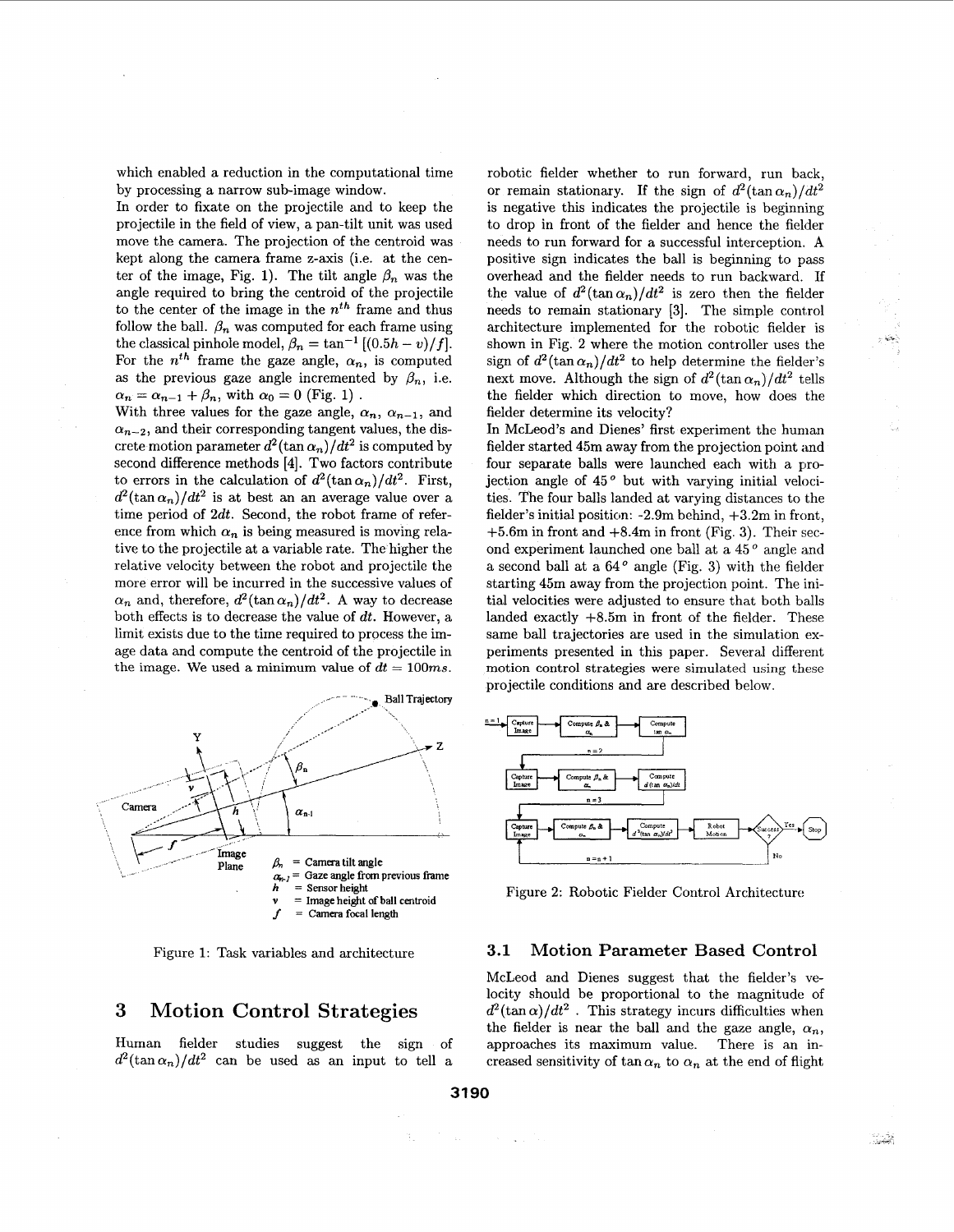

Figure 3: Ball Trajectories used. (a) Experiment **1:**  varying Length. (b) Experiment **2:** Varying Initial Projection Angle

 $(\tan \alpha_n$  approaches infinity as  $\alpha_n$  approaches 90<sup>°</sup>). Also, towards the end of flight, small displacements in the fielder's position results in large changes in  $\alpha_n$ . These changes in magnitude of  $d(\tan \alpha_n)/dt$  and  $d^2(\tan \alpha_n)/dt^2$  result in unstable behavior of the simulated fielder. Hence, we did not consider this a viable strategy for the robotic fielder.

#### **3.2 Distance to Ball Strategy**

Another strategy, the omniscient fielder, assumes the fielder can judge the distance to the ball and thus would know exactly what distance to move to keep  $d(\tan \alpha_n)/dt$  a constant (i.e.  $d^2(\tan \alpha)/dt^2 = 0$ ). Using simulation the exact distance,  $d_n$ , between the fielder and ball are computed at each sample time as well as the value of  $\alpha_n$ . This case is studied as it demonstrates the utility of the angular measurement in determining fielder motion.

The initial value of  $d(\tan \alpha_2)/dt$  between the first and second frames is then used to predict the exact distance the fielder needs to move to keep  $d(\tan \alpha_n)/dt$ a constant. The desired gaze angle,  $\alpha_n^*$ , is given by,

$$
\alpha_n^* = \tan^{-1} \left[ \left( \frac{d(\tan \alpha_2)}{dt} \right) * dt + \tan \alpha_{n-1} \right] \tag{1}
$$

for  $n > 2$ . The relative vertical distance,  $y_n$ , and horizontal distance,  $x_n$ , can be computed by,

$$
y_n = d_n \sin \alpha_n, \quad x_n = d_n \cos \alpha_n \tag{2}
$$

where  $d_n$  is the distance between the fielder and the ball. In order to make  $\alpha_n \approx \alpha_n^*$  the robot fielder is moved a distance,  $\delta_n$ , given by,

$$
\delta_n = (y_n / (\tan \alpha_n^*)) - x_n \tag{3}
$$

The sign of  $\delta_n$  corresponds to the sign of  $d^2(\tan \alpha_n)/dt^2$  and is used with the value of dt to calculate the velocity of the simulated fielder between frames over the entire motion.

The first set of simulations test ball trajectories of varying length (Fig. 3). Using the distance to ball strategy the relative distance between the fielder and ball for each of the four trajectories is shown in Fig. 4 (column **1).** This strategy was successful. The fielder was able to intercept all four balls indicated by the relative distance,  $d_n$ , approaching zero for all four cases. In Fig. 4(middle) the velocities for each of the four trajectories are plotted versus time. The fielder can be seen initially accelerating at his maximum rate for all four cases. For the  $+8.4$  m case the fielder accelerates during the entire motion indicating this is as far **as** he can run in the time allowed. Fig. 4(bottom) shows the value of  $d^2(\tan \alpha)/dt^2$  for all four cases was relatively close to zero until the end of each flight. This drift is due to the lag by one frame of the calculation of  $\delta_n$ and the fielder's subsequent motion. For the  $+3.2m$ , +5.6m, and +8.4m cases the negative drift indicates the ball is dropping in front of the fielder while the positive drift for the -2.9m case indicates the ball is passing overhead.

Results of the second set of simulations (projection angle varies) shows that the fielder intercepts both balls as  $\delta_n$  approaches zero for both cases (Fig. 4 (column 2)). In Fig. 4(middle) the fielder's velocities are plotted for both trajectories. With a  $45^{\degree}$  projectile angle the fielder must run (and accelerate) as fast as he can to successfully intercept the ball. For the  $64^{\degree}$  projection angle the fielder accelerates at his maximum rate and then adjusts to an almost constant velocity after **1.5** seconds. If a fielder knew where to go to successfully intercept the ball they would run at a maximum speed to the exact landing point and, if allowed enough time, wait there to make the interception. This behavior was not observed in human studies [3]. The simulated fielder also does not stop but keeps running at an almost constant velocity and thus behaves in much the same way as the human fielder. As in experiment 1, the value of  $d^2(\tan \alpha)/dt^2$  stays relatively close to zero with negative drift towards the end of the flight of both balls. This indicates that the balls dropped in front of the simulated fielder.

Fig. **5** is also included to show the actual gaze angle,  $\alpha_n$ , as seen by the simulated fielder and the desired gaze angle,  $\alpha_n^*$ , at each sample time for the - 2.9m and  $+8.4$ m cases. Since the value of  $\alpha_n^*$  is dependent

**3191**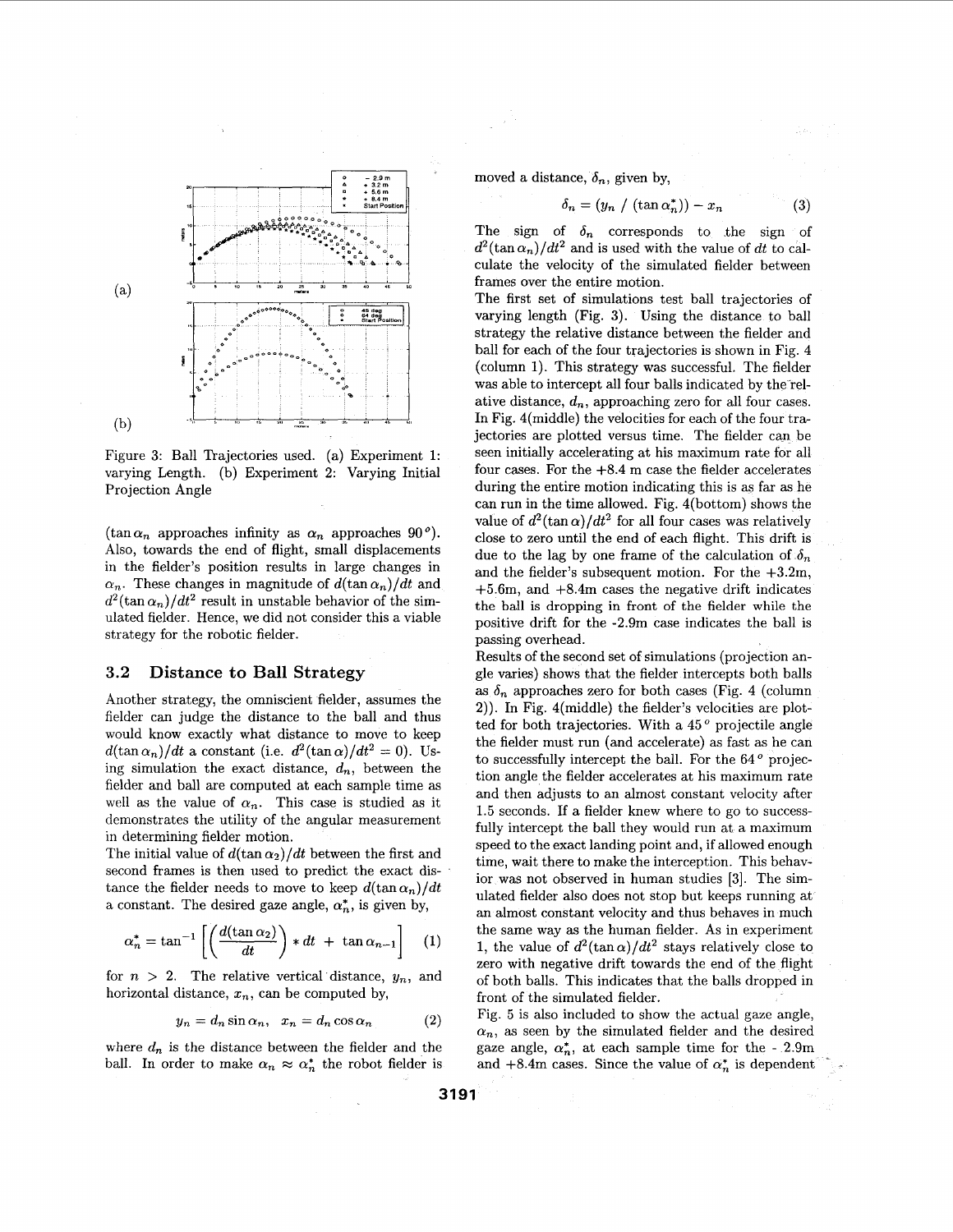

Figure 4: Simulation results for distance to ball strategy Row 1: Fielder to ball distance vs. time, Row 2: Fielder velocity vs. time, and Row 3:  $d^2(\tan \alpha_n)/dt^2$  vs. time.

on  $\alpha_{n-1}$  the difference between the two angles is cumulative over the course of the motion. This did not significantly affect the strategy's success.

While the distance to ball strategy is successful and appears to closely match human studies, the goal of servoing based purely on image information **was** not accomplished. Calculating the distance between the fielder and the ball makes the fielder dependent on **3-D** information. Although stereo imaging could provide **3-D** information, the robot (and/or human) has a small baseline to which the stereo computation is notoriously sensitive. These are undesirable characteristics and probably unrealistic cues for successful human interception.

## **3.3 Time to Contact Strategy**

Another strategy implements the value of the time to contact between the ball and the fielder calculated from the image size,  $l_n$ , of the ball and its first deriva-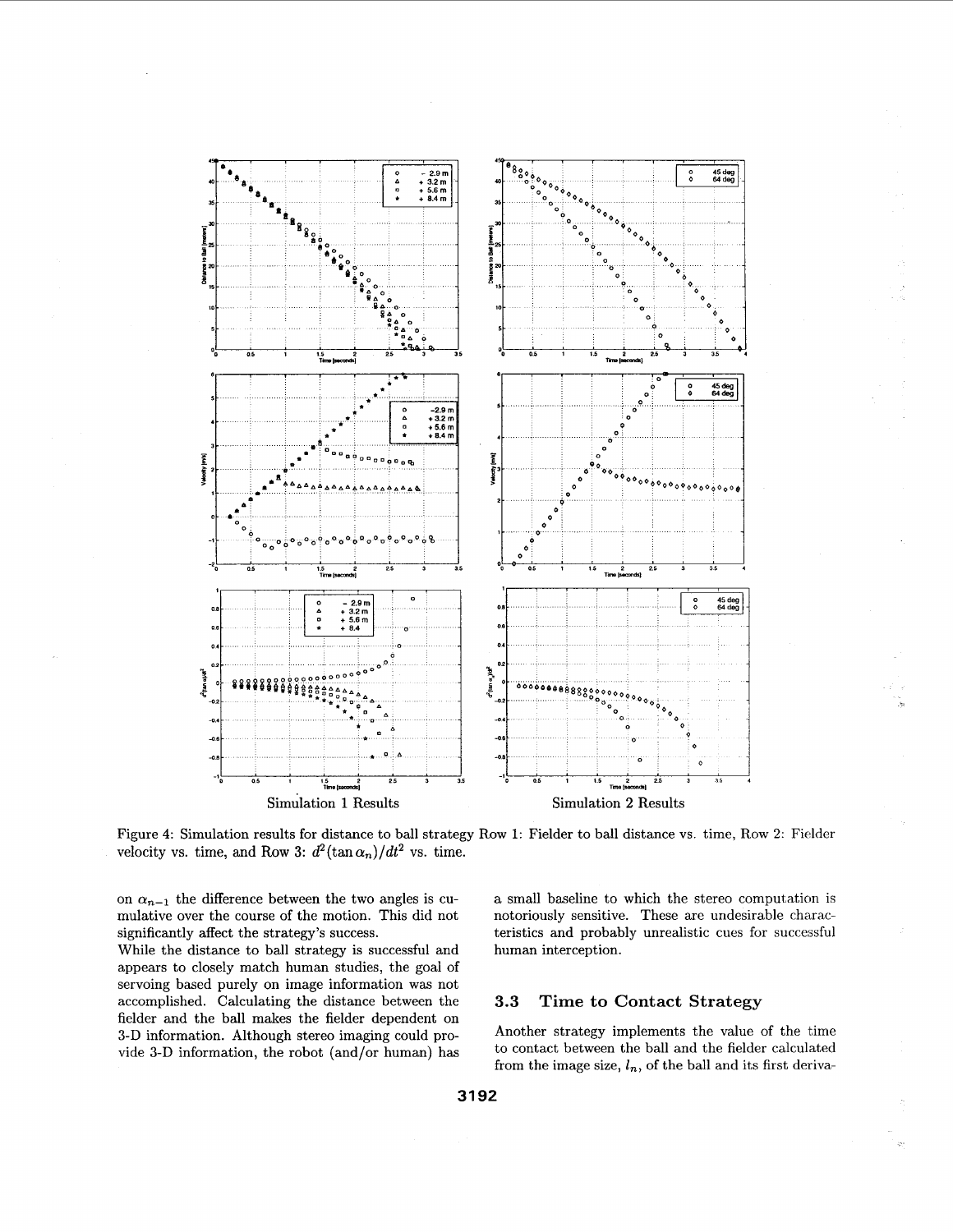![](_page_4_Figure_0.jpeg)

Figure 5:  $\alpha_n$  and  $\alpha_n^*$  vs. Time

tive with respect to time,  $d(l_n)/dt$ . The time to contact,  $\tau_n$ , is given by [5],

$$
r_n = l_n \setminus (d(l_n)/dt) \tag{4}
$$

This can be a useful parameter for many visualservoing applications where only image information is available. However, this derivation assumes that the object in the image is traveling towards the camera in a straight line with constant velocity. In Fig. **6**  the value of the time to contact is computed for five different projectiles. The simulated fielder stays stationary 45m from the projection point and each ball is projected at  $64^o$ . The initial velocity is adjusted in order that the balls will land  $+8.5m$  in front,  $+4.0m$ in front, at the fielder's position, -4.0m behind, and -8.5m behind the fielder.

Because the ball is not traveling in **a,** straight line towards the fielder and does not have a constant velocity in the fielder's viewing frame the time to contact is not linear. The time to contact actually increases at the beginning of the flight for all five projectiles especially for the -8.5m behind projectile. If the fielder was allowed to move to intercept the ball the value of the time to contact was found to approach infinity at certain points in the flight because there was no relative change in the balls image height between frames (  $d(l_n)/dt = 0$ ). This was especially true for relatively high projection angles.

Any attempt to use relative magnitudes of  $\tau_n$  between successive frames as a means of velocity control for the fielder led to instabilities at points of infinite time to contact. Even by filtering these points out the fielder still did not converge on the ball using this strategy.

#### **3.4 Constant Acceleration Strategy**

The final control strategy developed sets the fielder's acceleration, a, to a constant value. The fielder then

![](_page_4_Figure_9.jpeg)

Figure 6: Time to Contact,  $\tau_n$  vs. Time

either increases or decreases velocity depending on the sign of  $d^2(\tan \alpha)/dt^2$  by a constant factor a dt. Using first principles the fielder can compute how fast he needs to run based purely on image information. The fielder's velocity,  $v_n$ , is given by,

$$
v_n = v_{n-1} + m_n a dt , \quad \text{where} \tag{5}
$$

$$
m_n = \begin{cases} 1 & \text{for } d^2(\tan \alpha_n)/dt^2 > 0 \\ -1 & \text{for } d^2(\tan \alpha_n)/dt^2 < 0 \\ 0 & \text{for } d^2(\tan \alpha_n)/dt^2 = 0 \end{cases}
$$
 (6)

Using simulations with ball trajectories of varying length (Fig. **3)** this strategy is shown in Fig. 7 (column 1) to be successful. The distance,  $d_n$ , between the fielder and the ball approaches zero at the end of the flight for each trajectory.

In Fig. 7(middle) the velocities for each case appear more erratic than for the distance to ball strategy given in Section **3.2.** However, this appears to correspond to the more erratic velocities recorded for human fielders **[3].** Fig. 7(bottom row) shows the value of  $d^2(\tan \alpha_n)/dt^2$  for all four cases stays closer to zero longer than the values recorded using the distance to ball strategy in Section **3.2** (Fig. 4(bottom row) ). However, there are substantial deviations towards the end of each flight. This is due to the inherent error caused by the control strategy itself. For the +8.4m flight the ball drops in front of the simulated fielder as indicated by the drop in  $d^2(\tan \alpha_n)/dt^2$  at the end of the flight. The magnitude of the error at the end of the flight is given by,

$$
\delta_{error} = v_{p-1} dt + m_p (1/2) a dt^2 \qquad (7)
$$

where *p* is the total number of sample periods for each flight. Only for the special case where the fielder happens to stop during the flight of the ball at the exact point where the ball will land will  $\delta_{error} = 0$ .

Using simulations with ball trajectories of varying projection angles,  $d_n$  approaches zero for both cases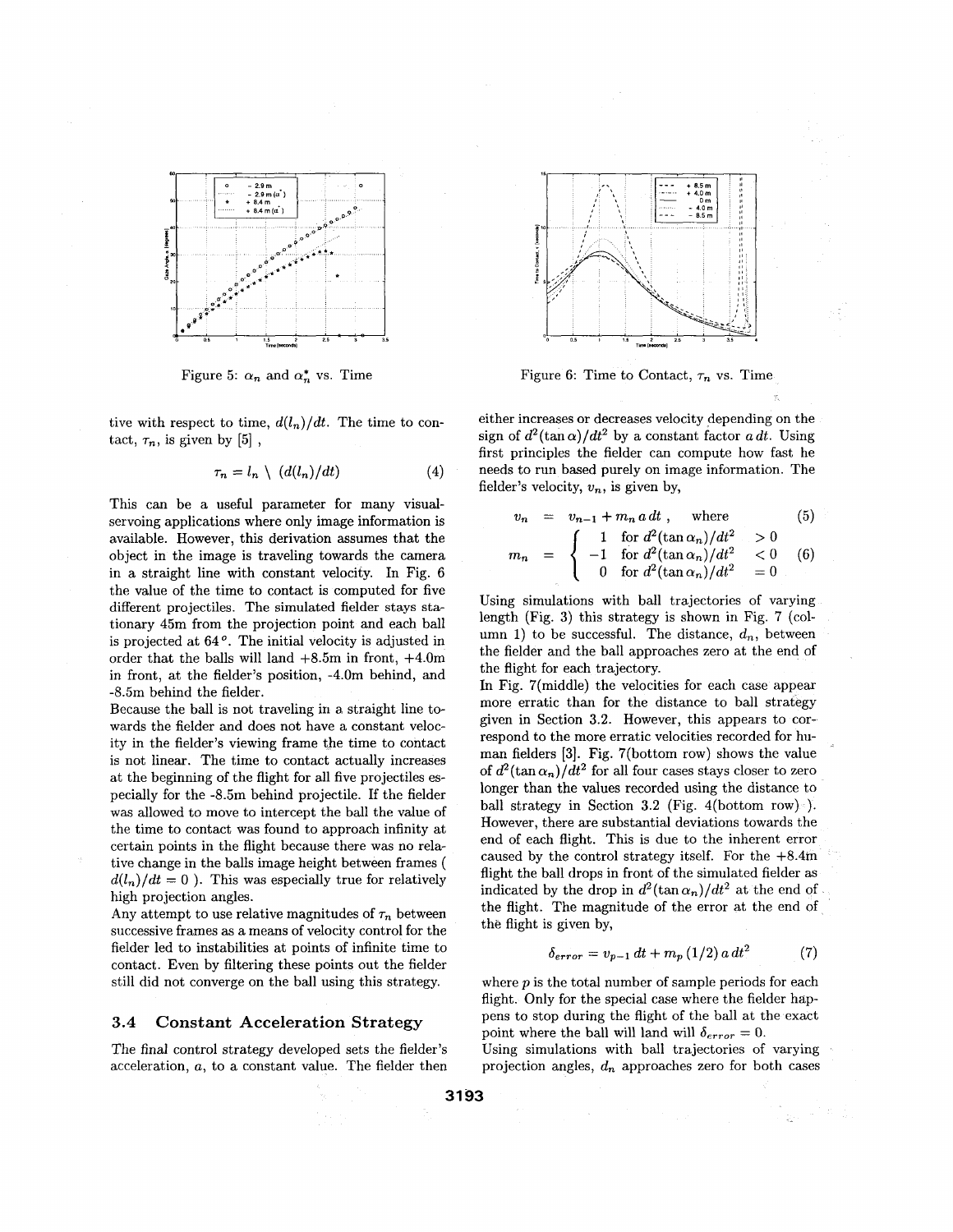![](_page_5_Figure_0.jpeg)

Figure **7:** Simulation results for constant acceleration strategy Row **1:** Fielder to ball distance vs. time, Row **2:**  Fielder velocity vs. time, and Row 3:  $d^2(\tan \alpha_n)/dt^2$  vs. time.

(Fig. 7(top)). For the ball with the  $45^{\degree}$  projection angle the fielder must run as fast as he can to successfully intercept the ball (Fig. 7, middle). For the ball with the 64° projection angle the fielder accelerates at his maximum rate and then adjusts his velocity sooner than the fielder using the distance to ball strategy (Fig. **4).** The fielder using a constant acceleration strategy for the **64"** projected ball runs more erratically than the fielder using the distance to ball strategy and appears to closely match the human results **[3].** 

In Fig. 7(bottom) the value of  $d^2(\tan \alpha_n)/dt^2$  for both cases stay closer to zero longer than the values recorded using the distance to ball strategy (cf. Fig. 4(bottom)). Again we observe deviations towards the end of each flight with the drop in  $d^2(\tan \alpha_n)/dt^2$ for the  $45°$  flight indicating the ball drops in front of the fielder and the sporadic values of  $d^2(\tan \alpha_n)/dt^2$ for the **64** "flight indicate the ball has passed over the simulated fielder's head at the end of the flight. However, the magnitude of the errors at the ends of both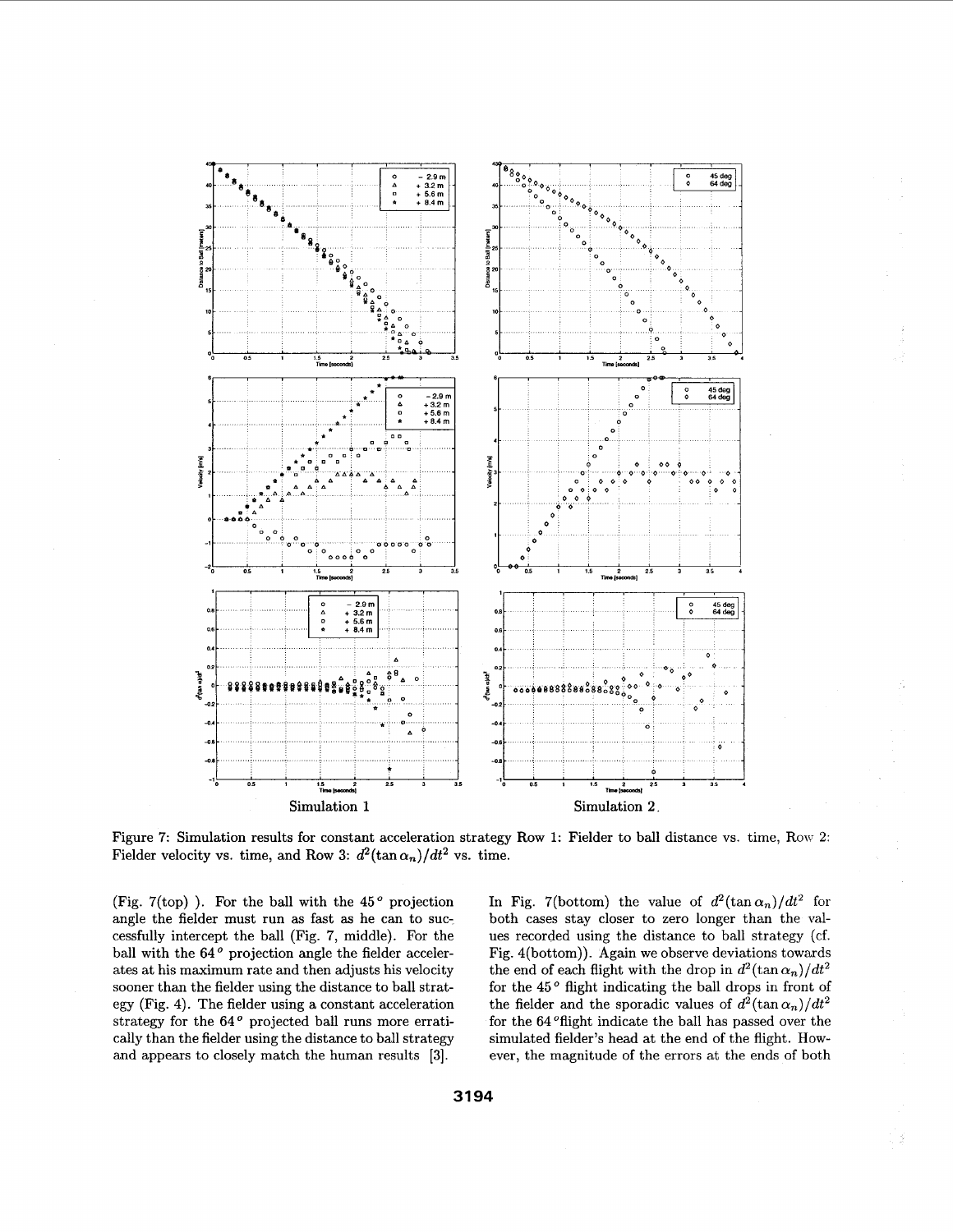flights are negligible (Fig. 7(top)).

Fig. 8 shows the values of the gaze angle,  $\alpha_n$ , for each of the four trajectories of varying length. The gaze angle for the ball landing the nearest (-2.9m) to the fielder's initial position approaches  $45<sup>o</sup>$  which is to be expected for a parabolic flight assuming the fielder's eyes and ball's projection point are at the same height. This indicates zero error between the ball and the fielder at the time the ball landed. The final gaze an-gles for the balls landing further away fall short of 45 ' which is an indication of the amount of error,  $\delta_{error}$ , at the time the balls land. This is to be expected since the farther the distance the simulated fielder has to cover the faster he has to run and the more error will be induced at the final positions (eq. **7).** The error is negligible however compared to the initial distance between the fielder and the ball **as** can be seen again from the distance to ball plots in Fig. 7.

![](_page_6_Figure_2.jpeg)

Figure 8:  $\alpha_n$  vs. Time

The constant acceleration strategy proved to be successful in the simulations and more feasible than the distance to ball strategy because the control is purely image-based. Therefore, the constant acceleration strategy **was** implemented with an RWI robot to test this vision control strategy.

## **4 Robot Fielder Results**

As described in Section **2** image based tracking of the ball was achieved by using a white ball against a dark backdrop and using a threshold value to determine the centroid of the ball. The robot was initially placed 3m in front of the projection point of the ball with two video cameras recording the motion of the ball and robot. One video camera tape was used to determine the approximate initial projection angle of the ball while the other recorded both the ball and the robot motion together. The ball was hand-tossed by a human with varying projection angles and velocities.

The objective of the robot was to move such that the onboard camera tracking the ball would make contact with the ball at the end of the flight. For the ideal case the ball would completely fill the image at the time of interception. Twenty-four trials were recorded in all with the results of four presented here. For all trials the acceleration of the robot was set to 1200  $mm/s^2$  and with the parameters  $d^2(\tan \alpha_n)/dt^2$  and commanded robot velocity recorded at each sample time  $(dt = 100$ ms).

Fig. 9 represents the data collected from Trials **4,**  9, 14, and 20. The values of the motion parameter  $d^2(\tan \alpha_n)/dt^2$  and the corresponding commanded velocity at each point are shown. The initial projection angles determined from analysis of the videotape for Trials 4, 9, 14, and 20 are 55<sup>°</sup>, 36<sup>°</sup>, 48<sup>°</sup>, and 48<sup>°</sup> respectively. Also determined from analysis of the videotape was the horizontal distance traveled by each ball between the projection point and the **CCD** camera's initial position. These distances were approximately 300mm, 450mm, 250mm, and 100mm respectively. As can be seen from the plots of  $d^2(\tan \alpha_n)/dt^2$  (Fig. 9, column 1), the values varied in magnitude during the flights much more than the simulated results in Fig. 7 however, the patterns are similar. For each of the robot's results in Trials 4, 9, and 14 the ball dropped in front of the camera towards the end of the flight causing the value of  $d^2(\tan \alpha_n)/dt^2$  to decrease. This corresponds to the simulated results for the constant acceleration strategy where the ball lands in front of tlie fielder at the end of the flight (i.e. +8.4m flight and 45° flight in Fig. 7 ) and the value of  $d^2(\tan \alpha_n)/dt^2$ decreases rapidly. In Trial **20** the robot successfully intercepts the ball by making contact with the **CCD** camera which is indicated by the nearly zero final value of  $d^2(\tan \alpha_n)/dt^2$ .

In Fig. 9 (column **2)** the commanded velocities for the robot are shown for all **4** trials. By using equation *6*  the velocity was either increased or decreased at each sample time by a factor of the robot's acceleration, *a,*  based on the sign of  $d^2(\tan \alpha_n)/dt^2$ .

One of the most difficult problems with the trials was the limitation of the lab environment. The human fielder results were for trials where the fielder started much farther from the projection point (45m) and the flight times were much greater than could be achieved in the lab. The ball trajectories were limited by a 3.5m high ceiling where the robot camera was 1.5m off the floor. Additionally, the effect of the delay between commanded and actual robot velocities was magnified due to the shortened flight times (less than 1 second). The robot had limited ability to react. Optimally the trials should be run where trajectories on the scale of